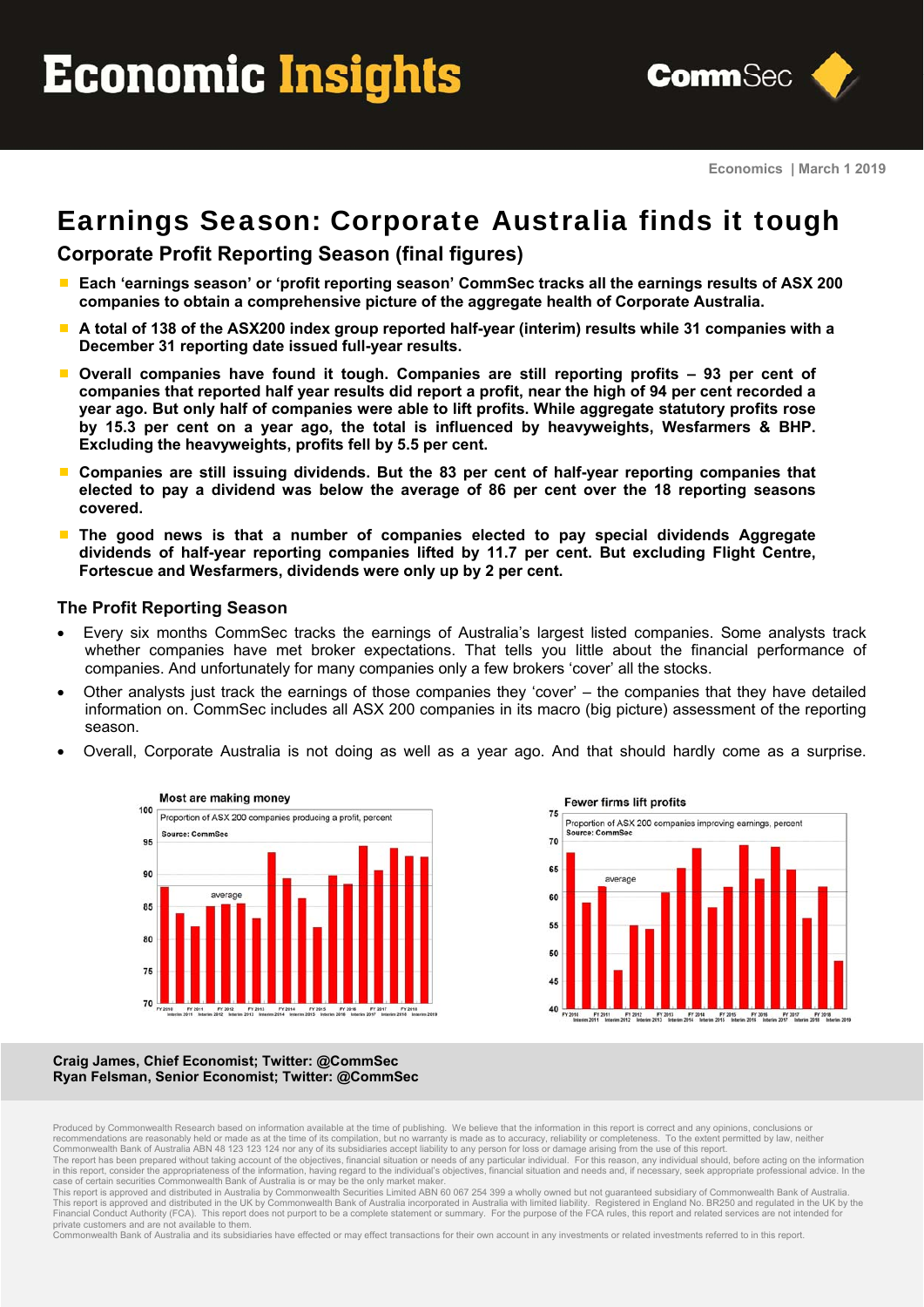Companies have had to deal with a raft of negative influences. These include the China-US trade war; Brexit (Brambles, Reliance Worldwide); global financial market volatility (Challenger); political factors and uncertainty (Healthscope, Challenger, CSL); falls in Australian home prices; and on-going soft wage growth and consumer attitudes (Coles, Wesfarmers, Woolworths). Even some companies highlighted weather influences including wet weather in Sydney (Coles, Suncorp, Steadfast, QBE and Transurban).

- Certainly the tougher business environment has been reflected in surveys. Even the Reserve Bank Governor says that the economic environment is "less positive" than a year ago. Not, a 'negative' environment mind you, but "less positive".
- Companies are still making money. In fact 93 per cent of the companies reporting 'interim' results reported a statutory profit (net profit after tax). That is near the record high in the equivalent earnings season in February 2018. But only 49 per cent of companies lifted profits compared with a year ago.
- Aggregate statutory earnings lifted by 15.3 per cent on a year ago, but once Wesfarmers and BHP are excluded, profits are down 5.8 per cent on the year. The percentage of companies that issued a dividend is at 6-year lows; expenses outpaced sales; and cash levels for all ASX 200 companies – half or full-year reporting companies – were up 5 per cent on a year ago.
- Some of the themes of the season:
	- $\triangleright$  Share prices of companies were volatile on the day of their earnings announcement. But the spread of companies recording a lift in its share price almost completely matched those recording a share price fall. That is, 'ups' matched 'downs'.
	- $\triangleright$  Costs or expenses continue to lift, as has been the case for the past year. Growth of cost of sales/expenses now exceeds that of sales/revenues. Higher wage and energy costs were specifically noted. A similar theme of 'margin' pressures was highlighted in the European reporting season.
	- $\triangleright$  Despite falls in home prices, housing construction and development companies didn't report a marked impact on earnings results.

#### **The statistics: Half-year reporting companies**

- CommSec has analysed the results from the ASX 200 companies that reported earnings for the year or half-year to December. Traditionally brokers or analysts focus on smaller subsets of results. And some merely focus on just whether companies have met or fallen short of "market expectations".
- In the ASX200 index group, 138 companies with a June 30 reporting date issued half-year results while 31 companies with a December 31 reporting date issued full-year results.
- Some of the key results for half-year (HY) reporting companies:
	- In aggregate, **revenues** rose by 4.8 per cent on a year ago to \$308 billion; **expenses** rose by 5.6 per cent to \$261 billion; **profits** lifted by 15.3 per cent to \$33.5 billion; **dividends** lifted by 11.7 per cent and **cash** rose by 5.0 per cent.
	- $\triangleright$  The 11.7 per cent lift in dividends was heavily influenced by special dividends by Fortescue, Flight Centre and Wesfarmers. Excluding these companies, aggregate dividend payments rose by 2.0 per cent.
	- $\triangleright$  Excluding BHP and Wesfarmers, profits fell by 5.5 per cent. While 'underlying' results may show a different picture, BHP reported a 61.2 per cent rise in statutory profit with Wesfarmers net profit rising from \$212 million to \$4,538 million (profit from continuing operations was up 4.2 per cent).
	- $\triangleright$  Profits of BHP, Wesfarmers and CBA accounted for 40 per cent of all interim profits.

The following points relate to those companies that reported half-year results (HY reporting companies).

**On revenues**, 79 per cent reported increases and 21 per cent reported declines.



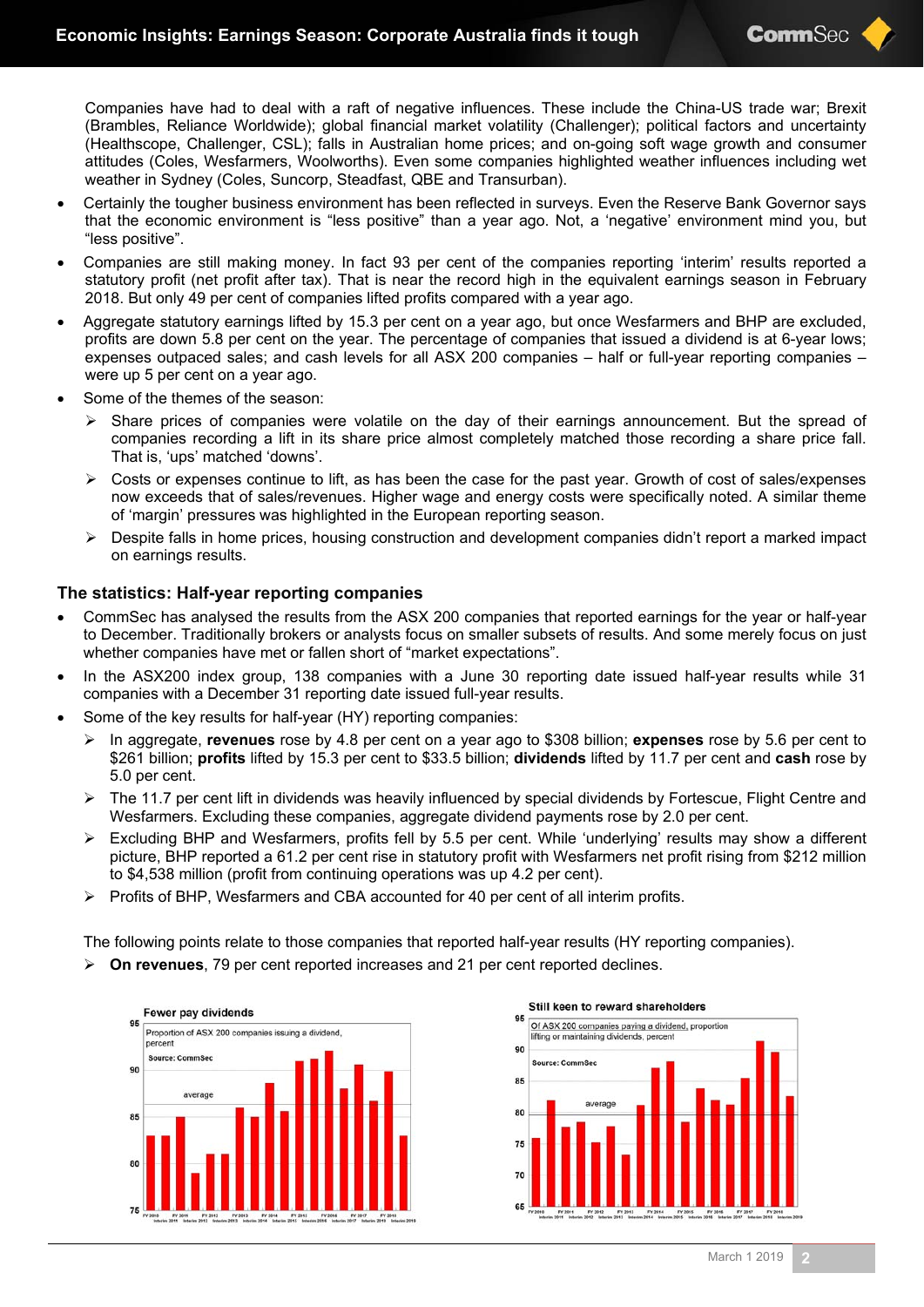- **On expenses**, 80 per cent reported increases and 20 per cent reported declines.
- **On profits**, 93 per cent reported a profit.
- Only 49 per cent reported **a lift in profit** (long-term average 61.5 per cent).
- **Of those reporting a profit**, 52 per cent lifted profits and 48 per cent reported a decline.
- Of all HY reporting companies, 83 per cent **issued a dividend** and 17 per cent didn't.
- **Of those reporting a dividend**, 58 per cent lifted the dividend, 17 per cent cut and 24 per cent left dividends unchanged.
- Of all companies reporting half-year earnings, 51 per cent lifted **cash holdings** over the year and 49 per cent cut cash levels.
- **Cash holdings of both full-year and half-year reporting companies** stood at \$120.9 billion as at December 31, (half-year companies, up 5.0 per cent on a year ago to \$91.5 billion).

#### **The trends**

- Surveys conducted over the past eight months have generally indicated tougher business conditions. The NAB business conditions index hit record (21-year) highs in April 2018 but conditions have significantly softened in the period since. This hasn't been confined to Australia – business surveys across the globe have softened since the second quarter of 2018.
- Companies are still making money. The near 93 per cent of companies that reported a statutory profit for the six months to December was just off the record high (18 profit seasons) recorded in February 2018.
- But the fact that fewer companies were able to lift profits, accords with survey evidence. In fact only around half of all companies managed to lift profits compared with a year ago. Certainly the 'comp' was harder – the comparison with a year ago. That was a time when business surveys were recording the best operating conditions for over 20 years.
- The even split between those lifting and cutting profits also lines up with the mixed results of company share price performances on the day of reporting earnings. The first day change in share price is useful for picking up various elements – whether results have met expectations; outlook statements; capital management initiatives; and judgements by investors on whether recent share price performances have been justified in light of the new information.
- Revenues rose in aggregate by 4.8 per cent in line with nominal growth of the economy (real growth near 3 per cent and inflation of 2 per cent). But the cost of sales and expenses rose even more on a year ago – closer to 5.6 per cent. A number of companies reported increases in the cost of doing business. More people are being employed and wage growth is higher than a year ago. The cost of materials and transport costs also lifted in the second half of 2018, especially fuel prices (Qantas).
- Companies are still keen to pay dividends. But the 83 per cent of companies electing to pay a dividend is below the longer-term average (86 per cent). Some investors had believed that more companies would be paying or lifting dividends ahead of mooted changes in franking policies advocated by the opposition Labor Party.
- Aggregate dividends are up 11.7 per cent over the year, but they were up almost 14 per cent on a year in the



#### Change in share price on day of earnings result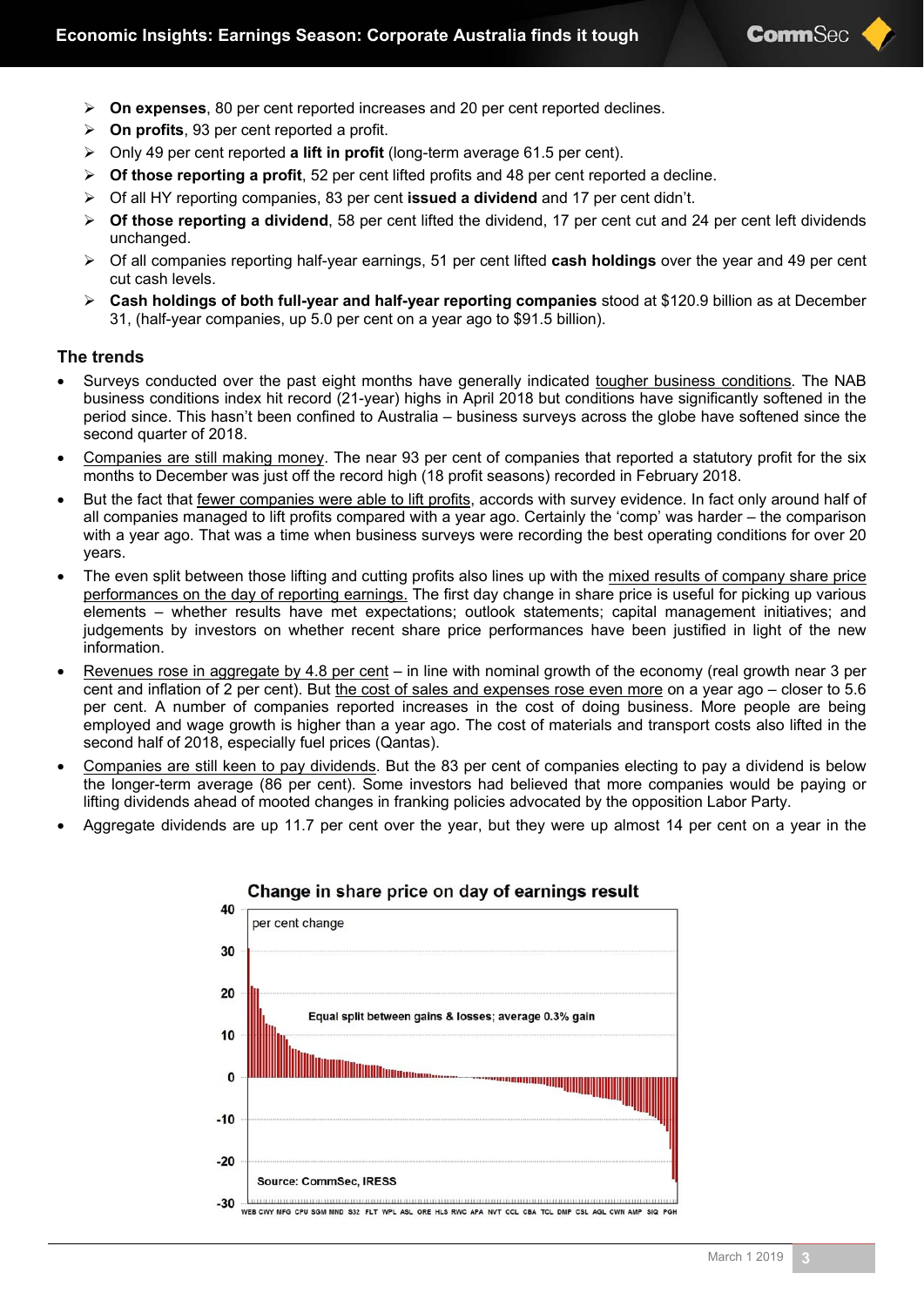2017/18 financial year. Some companies (especially in the resources sector) reported 'special' dividends, the prevalence was no greater than in the previous reporting season.

- Of companies paying a dividend, the 58 per cent that elected to lift dividends was the smallest proportion in around six years. The trend was actually in favour of companies keeping dividends stable – the 24 per cent of companies was the highest proportion in six years.
- The tougher business environment meant it was harder to lift dividends and also to lift cash levels. In aggregate, cash holdings rose by 5.0 per cent but there was a relatively even split of those lifting cash level to those trimming cash levels.

#### **What are the implications for interest rates and investors?**

- Last profit season we noted that "While corporate profits continue to rise, this disguises the challenges beneath the surface." And indeed some of the challenges rose above the surface over the past six months.
- The impact of the challenges certainly hasn't been uniform. It depends on what adjustments or strategies have been employed by companies. For instance in retail, shopping centres and consumer-dependent companies there have been examples of firms winning the battle (CityChic, Lovisa, Tassal and Vicinity Centres). But other companies highlight challenges such as Woolworths, noting a shift by consumers to lower-priced options.
- Resource companies have benefited from strong demand and higher prices in the past year and many elected to pay higher dividends. But looking ahead there are greater challenges. Oil prices have eased from highs but are starting to lift again. The outlook for coal remains challenging. But iron ore prices have lifted.
- It is expected that companies will be focussed on cutting costs in the next six months. Notably mining companies have highlight the cost cutting focus. And Monadelphous says its biggest challenge is the availability of workers in the resource sector given the tighter job market.
- The record level of homes being built continue to support housing-related companies. But forward-looking indicators have softened (Qube cited weaker demand for building materials). Demand for new and existing homes will ease over the coming year, although there will be marked differences across regions. Higher renovation activity will serve to cushion the fall for builders and suppliers.
- The lower Australian dollar has supported miners and other companies reporting results in US dollars. And despite the tough environment there are still companies looking for acquisitions such as Wesfarmers, Ansell and Perpetual.
- If the China-US trade war is defused and not replaced by a US-Europe trade war then business sentiment and conditions should lift across the globe, including in Australia. The main domestic issue is whether falling Sydney and Melbourne home prices lead to lower spending and employment and thus a loss of economic momentum. The Reserve Bank is well placed to cut rates should it become necessary. However it should be noted that labour markets remain strong – especially in Sydney and Melbourne and the actual interest rate paid on home loans continues to fall.
- The Australian sharemarket suffered from global jitters just like other bourses in late 2018. But this year global bourses have rebounded. Between late August and late December, the Australian sharemarket fell around 14 per cent. From the lows the ASX 200 has lifted 13 per cent. US sharemarkets have similarly rebounded from the lows reached just before Christmas.
- Assuming satisfactory agreement between the US and China on trade, we expect the global sharemarket recovery to continue over 2019. We expect the All Ordinaries to be in a range of 6,450-6,750 by the end of 2018, with the range for the ASX 200 between 6,350-6,650 points.

*Craig James, Chief Economist, CommSec; Twitter: @CommSec Ryan Felsman, Senior Economist, CommSec; Twitter: @CommSec* 



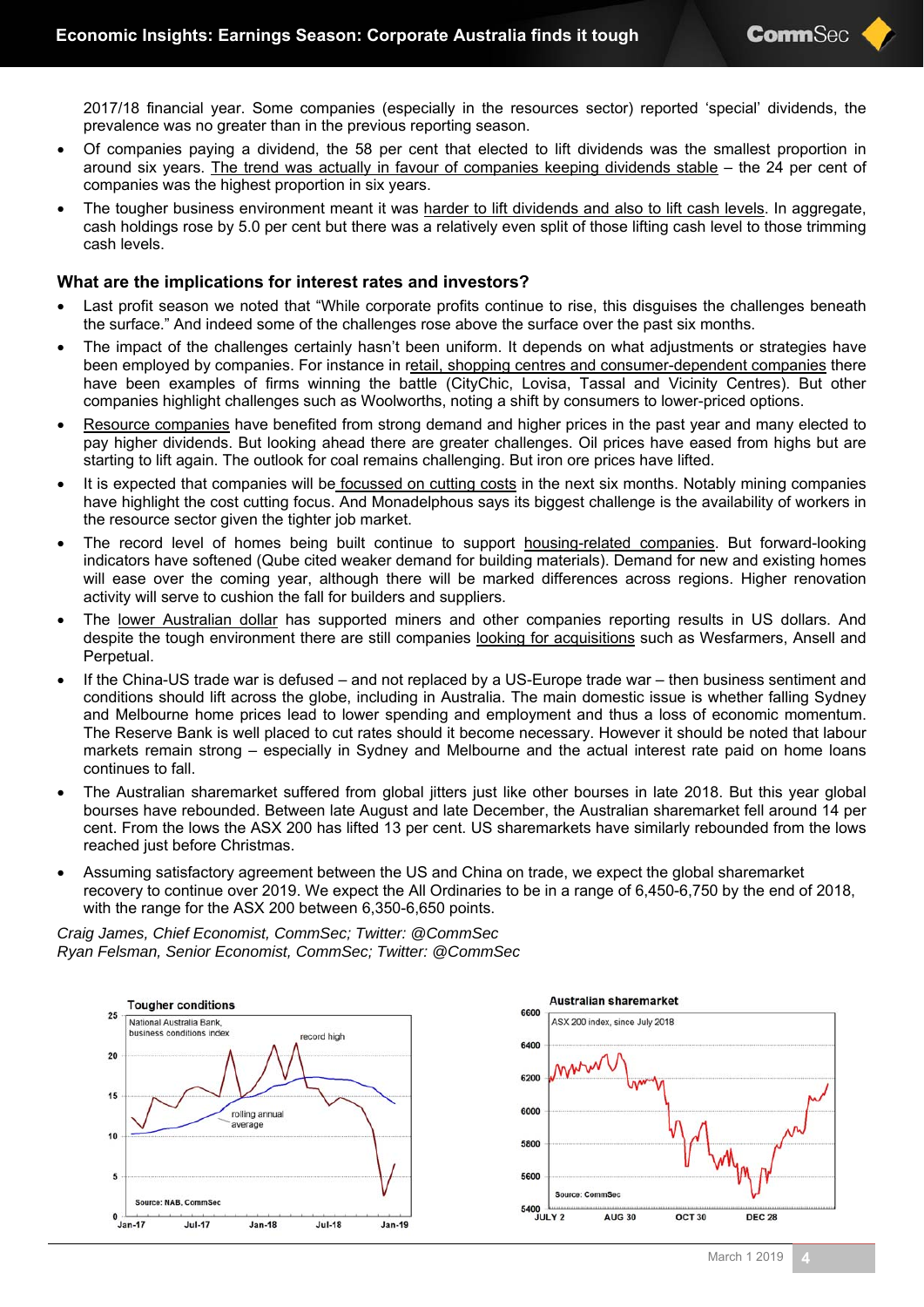#### S&P/ASX200, Half-year to December 2018 reporting companies

|                  |                             |                                                       |           | <b>NET PROFIT</b> |                  |
|------------------|-----------------------------|-------------------------------------------------------|-----------|-------------------|------------------|
|                  |                             |                                                       | 2018      | 2017              | %                |
| <b>Security</b>  | <b>Description</b>          | <b>Sub-Industry</b>                                   | <b>SM</b> | <b>SM</b>         |                  |
| A <sub>2</sub> M | The A2 Milk Company+        | Packaged Foods & Meats - 30202030                     | 152.7     | 98.5              | 55.1             |
| <b>ABP</b>       | Abacus Property Grp.        | Diversified REITs - 60101010                          | 127.7     | 118.4             | 7.8              |
| <b>AGL</b>       | <b>AGL Energy Limited.</b>  | Multi-Utilities - 55103010                            | 290.0     | 616.0             | $-52.9$          |
| AHG              | Automotive Holdings.        | Automotive Retail - 25504050                          | $-223.9$  | 43.6              | $-613.1$         |
| <b>ALG</b>       | <b>Ardent Leisure</b>       | Leisure Facilities - 25301030                         | $-21.8$   | $-15.6$           | $-39.4$          |
| <b>ALU</b>       | Altium Limited*             | Application Software - 45103010                       | 23.4      | 14.9              | 57.6             |
| <b>AMC</b>       | Amcor Limited*              | Paper Packaging - 15103020                            | 272.7     | 333.9             | $-18.3$          |
| <b>ANN</b>       | Ansell Limited*             | Health Care Supplies - 35101020                       | 40.1      | 429.1             | $-90.7$          |
| A <sub>O</sub> G | Aveo Group                  | Real Estate Development - 60102030                    | $-47.1$   | 148.2             | $-131.8$         |
| <b>APA</b>       | <b>APA Group</b>            | Gas Utilities - 55102010                              | 157.4     | 124.0             | 27.0             |
| <b>APT</b>       | <b>Afterpay Touch</b>       | Data Processing & Outsourced Services - 45102020      | $-22.2$   | $-0.7$            | $-2929.4$        |
| <b>ARB</b>       | <b>ARB Corporation.</b>     | Auto Parts & Equipment - 25101010                     | 27.3      | 23.4              | 16.5             |
| <b>ASL</b>       | <b>Ausdrill Limited</b>     | Diversified Metals & Mining - 15104020                | 217.0     | 35.3              | 515.2            |
| <b>ASX</b>       | <b>ASX Limited</b>          | Financial Exchanges & Data - 40203040                 | 246.1     | 230.5             | 6.8              |
| AZJ              | <b>Aurizon Holdings Ltd</b> | Railroads - 20304010                                  | 223.5     | 210.4             | 6.2              |
| <b>BAL</b>       | Bellamy's Australia         | Packaged Foods & Meats - 30202030                     | 8.1       | 22.4              | $-63.7$          |
| <b>BAP</b>       | <b>Bapcor Limited</b>       | Distributors - 25501010                               | 45.3      | 43.5              | 4.1              |
| <b>BEN</b>       | Bendigo and Adelaide        | Regional Banks - 40101015                             | 203.2     | 231.7             | $-12.3$          |
| <b>BGA</b>       | <b>Bega Cheese Ltd</b>      | Packaged Foods & Meats - 30202030                     | 5.0       | 20.6              | $-75.7$          |
| <b>BHP</b>       | <b>BHP Group Limited</b>    | Diversified Metals & Mining - 15104020                | 4149.0    | 2574.0            | 61.2             |
| <b>BIN</b>       | <b>Bingo Industries Ltd</b> | Environmental & Facilities Services - 20201050        | 13.4      | 17.8              | $-24.9$          |
| <b>BKL</b>       | <b>Blackmores Limited</b>   | Personal Products - 30302010                          | 34.1      | 33.3              | 2.3              |
| <b>BLD</b>       | <b>Boral Limited</b>        | Construction Materials - 15102010                     | 236.5     | 173.0             | 36.7             |
| <b>BPT</b>       | <b>Beach Energy Limited</b> | Oil & Gas Exploration & Production - 10102020         | 282.9     | 95.7              | 195.6            |
| <b>BRG</b>       | <b>Breville Group Ltd</b>   | Household Appliances - 25201040                       | 43.5      | 36.3              | 19.7             |
| <b>BSL</b>       | <b>BlueScope Steel Ltd</b>  | Steel - 15104050                                      | 637.2     | 472.4             | 34.9             |
| <b>BVS</b>       | <b>Bravura Solution Ltd</b> | Application Software - 45103010                       | 16.3      | 14.2              | 14.7             |
| <b>BWP</b>       | <b>BWP Trust</b>            | Retail REITs - 60101070                               | 78.9      | 103.4             | $-23.7$          |
| <b>BXB</b>       | <b>Brambles Limited*</b>    | Diversified Support Services - 20201070               | 319.8     | 437.1             | $-26.8$          |
| CAR              | Carsales.Com Ltd.           | Interactive Media & Services - 50203010               | 11.5      | 62.6              | $-81.6$          |
| <b>CBA</b>       | Commonwealth Bank.          | Diversified Banks - 40101010                          | 4599.0    | 4906.0            | $-6.3$           |
| CCP              | <b>Credit Corp Group</b>    | Consumer Finance - 40202010                           | 33.6      | 29.8              | 12.7             |
| CGC              |                             | COSTA GROUP HOLDINGS Agricultural Products - 30202010 | 3.9       | 117.8             | $-96.7$          |
| <b>CGF</b>       | <b>Challenger Limited</b>   | Other Diversified Financial Services - 40201020       | 6.2       | 196.1             | $-96.8$          |
| <b>CHC</b>       | <b>Charter Hall Group</b>   | Diversified REITs - 60101010                          | 133.6     | 120.8             | 10.6             |
| <b>CLW</b>       | Chtr H Lwr                  | Diversified REITs - 60101010                          | 26.3      | 45.9              | $-42.7$          |
| <b>CMW</b>       | <b>Cromwell Prop</b>        | Office REITs - 60101040                               | 111.1     | 80.8              | $\frac{37.5}{ }$ |
| <b>CNU</b>       | Chorus Limited+             | Alternative Carriers - 50101010                       | 30.0      | 47.0              | $-36.2$          |
| <b>COH</b>       | <b>Cochlear Limited</b>     | Health Care Equipment - 35101010                      | 128.6     | 110.8             | 16.1             |
| <b>COL</b>       | <b>Coles Group</b>          | Hypermarkets & Super Centers - 30101040               | 738.0     | 858.0             | $-14.0$          |
| CPU              | Computershare Ltd           | Data Processing & Outsourced Services - 45102020      | 262.5     | 175.5             | 49.6             |
| CQR              | <b>Charter Hall Retail</b>  | Retail REITs - 60101070                               | 55.5      | 80.8              | $-31.3$          |
| CSL              | <b>CSL Limited*</b>         | Biotechnology - 35201010                              | 1160.7    | 1086.3            | 6.8              |
| <b>CTD</b>       | <b>Corp Travel Limited</b>  | Hotels, Resorts & Cruise Lines - 25301020             | 40.6      | 32.3              | 25.7             |
| <b>CWN</b>       | <b>Crown Resorts Ltd</b>    | Casinos & Gaming - 25301010                           | 174.4     | 249.5             | $-30.1$          |

| Interim             | Dividend             |  |
|---------------------|----------------------|--|
| 2018                | 2017                 |  |
| cents               | cents                |  |
| 0.0                 | 0.0                  |  |
| 3<br>9.             | 9.0                  |  |
| $\overline{55.0}$   | 54.0                 |  |
| 0.0                 | 9.<br>5              |  |
| 0<br>0              | 0                    |  |
| 16.0                | 13.0                 |  |
| 21<br>5             | 21<br>0              |  |
| $\overline{20.8}$   | $\overline{20}$<br>5 |  |
| 0.<br>0             | 0<br>0               |  |
| $\frac{21.5}{5}$    | 21<br>0              |  |
| 0.<br>0             | Ö<br>0               |  |
| 18<br>5             | 5<br>17              |  |
| 3<br>5              | 3<br>5               |  |
| 14<br>4             | 107<br>2             |  |
| $\overline{11.4}$   | 14.0                 |  |
| 0.0                 | 0<br>.0              |  |
| 5<br>7              | 7<br>0               |  |
| 35.<br>0            | 35<br>0              |  |
| 5.<br>5             | 5<br>5               |  |
| $\overline{55.0}$   | 55.0                 |  |
| 1<br>7              | 1<br>7               |  |
| 50<br>1<br>0        | 50<br>1<br>0         |  |
| 13<br>.0            | 12<br>5              |  |
| Ï<br>$\overline{0}$ | Ì<br>$\overline{0}$  |  |
| 18<br>5             | 16<br>5              |  |
| 6.<br>0             | 6<br>0               |  |
| 5<br>3              | 5<br>4               |  |
| 9<br>8.             | 8.8                  |  |
| 5<br>14             | 5<br>14              |  |
| 20<br>5             | 20<br>5              |  |
| 200<br>.0           | 200<br>0             |  |
| 36<br>.0            | 31<br>0              |  |
| 5.0                 | 5<br>0               |  |
| 5<br>17             | 17<br>5              |  |
| 5<br>16             | 15<br>6              |  |
| 9<br>12             | $\overline{13}$<br>0 |  |
| 6                   | 1<br>4               |  |
| 9<br>5              | $\overline{12}$<br>5 |  |
| 155<br>0            | 140<br>O             |  |
| 0.0                 | ٥<br>.0              |  |
| 21<br>0             | 19<br>.0             |  |
| 3<br>14             | 14<br>0              |  |
| 85.0                | 79<br>0              |  |
| 18.0                | $\overline{15}$<br>O |  |
| 30<br>0             | 30<br>0              |  |

|                 | <b>Cash Balance</b> |  |  |
|-----------------|---------------------|--|--|
| <b>Jun 2018</b> | <b>June 2017</b>    |  |  |
| \$M             | \$M                 |  |  |
| 287.9           | 240.2               |  |  |
| 169.5           | 72.2                |  |  |
| 428.0           | $\overline{83.0}$   |  |  |
| 64.6            | 38.9                |  |  |
| 17.4            | $\overline{22.0}$   |  |  |
| 58.0            | 36.0                |  |  |
| 405.4           | 361.7               |  |  |
| 589.8           | 316.6               |  |  |
| 43.5            | 47.6                |  |  |
| 130.4           | $\overline{273.2}$  |  |  |
| 3<br>42         | 25.0                |  |  |
| 7.<br>7         | 1.8                 |  |  |
| 58.9            | 52.4                |  |  |
| 3<br>8688.      | 8336.2              |  |  |
| 16.2            | 165.8               |  |  |
| 94.8            | 85.0                |  |  |
| 53.5            | 60.1                |  |  |
| 1961.4          | 1030.4              |  |  |
| 40.6            | 18.7                |  |  |
| 15099.0         | 12277.0             |  |  |
| 140.3           | 16.1                |  |  |
| 38.1            | 3<br>34.            |  |  |
| 83.8            | 3<br>148.           |  |  |
| 204.2           | 552.2               |  |  |
| 66.2            | 94.8                |  |  |
| 1056.0          | 814.6               |  |  |
| 26.0            | 24.1                |  |  |
| 16.6            | 23.9                |  |  |
| 197<br>8        | 260.4               |  |  |
| 108.<br>1       | 32.4                |  |  |
| 22155.0         | 23175.0             |  |  |
| 11.1            | 15.6                |  |  |
| 45.8            | 60.4                |  |  |
| 549.7           | 993.8               |  |  |
| 115.0           | 87.4                |  |  |
| 5<br>5          | 94.8                |  |  |
| 172.5           | 123.7               |  |  |
| 281.0           | 40.0                |  |  |
| 3<br>92         | 106.9               |  |  |
| 484.0           | 519.0               |  |  |
| 510.0           | 545.2               |  |  |
| 10.3            | 10.5                |  |  |
| 644<br>9        | 841<br>1            |  |  |
| 74<br>2         | 72.<br>4            |  |  |
| 1276.4          | 9<br>1435           |  |  |

USD; + NZD; ++Euro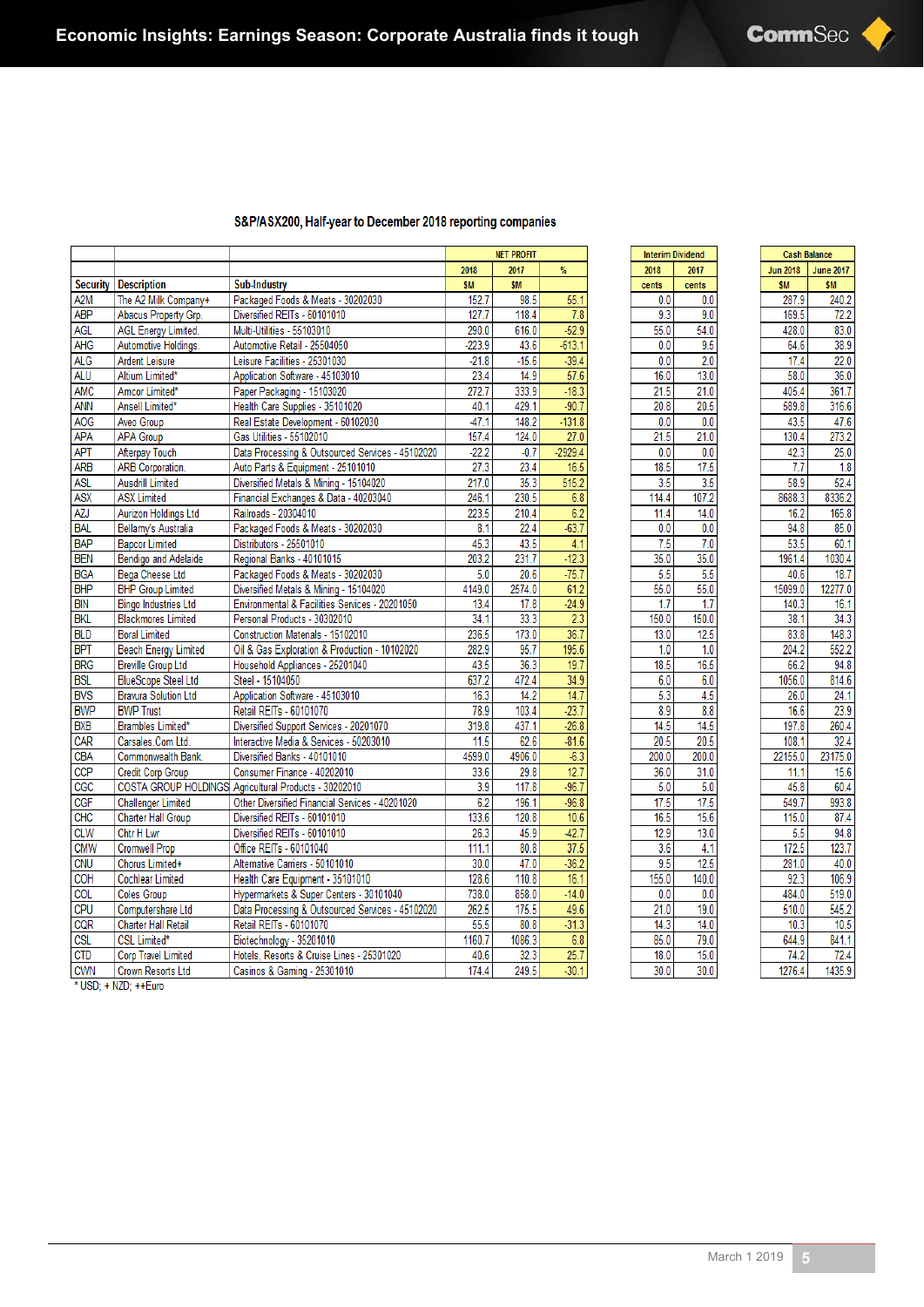**Cash Balance** 

343.6

183.3

 $24.8$ 

 $54.7$ 

490.4

 $\overline{1.3}$ 

 $17.7$ 

56.0

 $163.5$ 

 $190.0$ 

 $1010.1$ 

892.0 2343.8

 $31.5$ 

 $16.6$ 

38.2

 $108.0$ 

242.0

125.9

1189.0

34.4

157.6

282.3

 $51.3$ 

225.5

 $18.3$ 

 $182.7$ 

1545.2

116.5

47.8

 $107.0$ 

108.0

319.4

47.8

215.4

610.0

56.0

66.5

556.0  $97.8$ 

 $\frac{220.3}{15.1}$ 

 $73.3$ 

2034.0

218.2

|            |                             |                                                  |           | <b>NET PROFIT</b> |            |
|------------|-----------------------------|--------------------------------------------------|-----------|-------------------|------------|
|            |                             |                                                  | 2018      | 2017              | %          |
| Security   | <b>Description</b>          | Sub-Industry                                     | <b>SM</b> | <b>SM</b>         |            |
| <b>CWY</b> | Cleanaway Waste Ltd         | Environmental & Facilities Services - 20201050   | 60.8      | 45.0              | 35.1       |
| <b>DHG</b> | Domain Holdings Aus         | Interactive Media & Services - 50203010          | $-154.1$  | 0.4               | $-35133.9$ |
| <b>DMP</b> | Domino Pizza Enterpr        | Restaurants - 25301040                           | 52.8      | 59.8              | $-11.7$    |
| <b>DOW</b> | Downer EDI Limited          | Diversified Support Services - 20201070          | 141.4     | $-15.9$           | 989.3      |
| <b>DXS</b> | Dexus                       | Office REITs - 60101040                          | 42.7      | 46.9              | $-8.9$     |
| EHE        | Estia Health Ltd            | Health Care Facilities - 35102020                | 21.1      | 20.3              | 4.1        |
| EHL        | <b>Emeco Holdings</b>       | Trading Companies & Distributors - 20107010      | 12.0      | $-0.3$            | 4186.0     |
| <b>EVN</b> | <b>Evolution Mining Ltd</b> | Gold - 15104030                                  | 91.1      | 122.5             | $-25.6$    |
| <b>FBU</b> | Fletcher Building+          | Construction Materials - 15102010                | 89.0      | $-273.0$          | 132.6      |
| <b>FLT</b> | <b>Flight Centre Travel</b> | Hotels, Resorts & Cruise Lines - 25301020        | 85.0      | 102.3             | $-16.9$    |
| <b>FMG</b> | Fortescue Metals Grp*       | Steel - 15104050                                 | 644.0     | 681.0             | $-5.4$     |
| <b>GMG</b> | Goodman Group               | Industrial REITs - 60101020                      | 929.2     | 547.3             | 69.8       |
| GOZ        | <b>Growthpoint Property</b> | Diversified REITs - 60101010                     | 188.8     | 207.3             | $-8.9$     |
| <b>GUD</b> | G.U.D. Holdings             | Auto Parts & Equipment - 25101010                | 29.3      | 28.4              | 3.4        |
| <b>GWA</b> | <b>GWA Group Ltd</b>        | Building Products - 20102010                     | 76.0      | 27.7              | 174.0      |
| <b>HLS</b> | <b>Healius</b>              | Health Care Services - 35102015                  | 20.7      | 22.1              | $-6.3$     |
| <b>HSO</b> | <b>Healthscope Limited</b>  | Health Care Facilities - 35102020                | 236.6     | 79.1              | 199.1      |
| <b>HVN</b> | <b>Harvey Norman</b>        | General Merchandise Stores - 25503020            | 226.2     | 209.8             | 7.8        |
| <b>IAG</b> | Insurance Australia         | Property & Casualty Insurance - 40301040         | 525.0     | 569.0             | $-7.7$     |
| <b>IEL</b> | <b>Idp Education Ltd</b>    | Education Services - 25302010                    | 40.7      | 30.5              | 33.6       |
| IFL        | <b>IOOF Holdings Ltd</b>    | Asset Management & Custody Banks - 40203010      | 137.8     | 47.9              | 187.4      |
| IFN        | <b>Infigen Energy</b>       | Renewable Electricity - 55105020                 | 21.1      | 26.7              | $-21.2$    |
| <b>IGO</b> | <b>Independence Group</b>   | Diversified Metals & Mining - 15104020           | 0.9       | 3.2               | $-72.8$    |
| <b>ING</b> | <b>Inghams Group</b>        | Packaged Foods & Meats - 30202030                | 84.4      | 65.7              | 28.5       |
| <b>IPH</b> | <b>IPH Limited</b>          | Research & Consulting Services - 20202020        | 24.2      | 19.7              | 22.4       |
| <b>JBH</b> | JB Hi-Fi Limited            | Computer & Electronics Retail - 25504020         | 160.1     | 151.7             | 5.5        |
| LLC        | Lendlease Group             | Diversified Real Estate Activities - 60102010    | 15.7      | 425.7             | $-96.3$    |
| <b>LNK</b> | Link Admin HIdg             | Data Processing & Outsourced Services - 45102020 | 186.8     | 65.0              | 187.3      |
| <b>LYC</b> | Lynas Corporation           | Diversified Metals & Mining - 15104020           | 19.0      | 50.8              | $-62.6$    |
| <b>MFG</b> | Magellan Fin Grp Ltd        | Asset Management & Custody Banks - 40203010      | 173.5     | 53.5              | 224.6      |
| <b>MGR</b> | Mirvac Group                | Diversified REITs - 60101010                     | 648.0     | 465.0             | 39.4       |
| <b>MIN</b> | Mineral Resources.          | Diversified Metals & Mining - 15104020           | 13.1      | 163.3             | $-92.0$    |
| <b>MMS</b> | McMillan Shakespeare        | Human Resource & Employment Services - 20202010  | 34.4      | 34.6              | $-0.5$     |
| <b>MND</b> | Monadelphous Group          | Construction & Engineering - 20103010            | 31.8      | 38.3              | $-16.9$    |
| <b>MPL</b> | Medibank Private Ltd        | Life & Health Insurance - 40301020               | 207.7     | 245.6             | $-15.4$    |
| <b>MYX</b> | Mayne Pharma Ltd            | Pharmaceuticals - 35202010                       | 1.0       | $-173.3$          | 100.6      |
| <b>NAN</b> | Nanosonics Limited          | Health Care Supplies - 35101020                  | 7.1       | 2.2               | 221.1      |
| <b>NCM</b> | Newcrest Mining*            | Gold - 15104030                                  | 237.0     | 100.0             | 137.0      |
| <b>NEC</b> | Nine Entertainment          | Broadcasting - 50201020                          | 171.6     | 174.1             | $-1.4$     |
| <b>NHF</b> | <b>NIB Holdings Limited</b> | Life & Health Insurance - 40301020               | 74.3      | 70.9              | 4.8        |
| <b>NSR</b> | <b>National Storage</b>     | Specialized REITs - 60101080                     | 27.1      | 59.8              | $-54.6$    |
| <b>NST</b> | Northern Star               | Gold - 15104030                                  | 82.1      | 79.1              | 3.8        |
| <b>NVT</b> | Navitas Limited             | Education Services - 25302010                    | 21.4      | 25.0              | $-14.5$    |
| <b>NWS</b> | News Corp.*                 | Publishing - 50201040                            | 352.0     | 310.0             | 13.5       |
| <b>NXT</b> | <b>Nextdc Limited</b>       | Internet Services & Infrastructure - 45102030    | $-3.1$    | 8.4               | $-137.3$   |
|            | * USD: + NZD: ++Euro        |                                                  |           |                   |            |

#### S&P/ASX200, Half-year to December 2018 reporting companies

| 2017<br><b>Jun 2018</b><br>\$M<br>cents<br>1.7<br>1.1<br>44.9<br>66.3<br>2.0<br>4.0<br>62.7<br>58.1<br>73.8<br>14.0<br>13.0<br>505.3<br>$\frac{1}{27.2}$<br>23.7<br>5.3<br>15.2<br>8.0<br>7.8<br>0.0<br>0.0<br>18.6<br>3.5<br>3.5<br>313.6<br>8.0<br>284.0<br>0.0<br>209.0<br>60.0<br>905.0<br>30.0<br>11.0<br>962.0<br>13.8<br>2062.6<br>15.0<br>41.0<br>11.4<br>11.0<br>25.0<br>24.0<br>16.1<br>9.0<br>8.5<br>32.9<br>5.1<br>105.1<br>3.8<br>3.5<br>3.2<br>108.7<br>12.0<br>12.0<br>103.8<br>12.0<br>14.0<br>1135.0<br>12.0<br>8.5<br>54.8<br>25.5<br>27.0<br>112.8<br>108.1<br>0.0<br>0.0<br>2.0<br>1.0<br>208.1<br>163.6<br>9.0<br>9.5<br>12.0<br>11.5<br>29.4<br>91.0<br>86.0<br>117.1<br>12.0<br>34.0<br>1088.1<br>8.0<br>7.0<br>195.8<br>0.0<br>0.0<br>53.7<br>73.8<br>159.8<br>44.5<br>5.3<br>5.0<br>83.0<br>25.0<br>13.0<br>136.2<br>34.0<br>33.0<br>113.0<br>25.0<br>30.0<br>193.5<br>5.7<br>5.5<br>409.3<br>0.0<br>0.0<br>96.2<br>71.3<br>0.0<br>0.0<br>7.5<br>7.5<br>1035.0<br>5.0<br>247.8<br>5.0<br>10.0<br>9.0<br>266.6<br>53.5<br>4.5<br>4.7<br>229.8<br>6.0<br>4.5<br>9.4<br>0.0<br>87.8<br>9.9<br>9.1<br>1618.0<br>343.6 |      | <b>Interim Dividend</b> |
|--------------------------------------------------------------------------------------------------------------------------------------------------------------------------------------------------------------------------------------------------------------------------------------------------------------------------------------------------------------------------------------------------------------------------------------------------------------------------------------------------------------------------------------------------------------------------------------------------------------------------------------------------------------------------------------------------------------------------------------------------------------------------------------------------------------------------------------------------------------------------------------------------------------------------------------------------------------------------------------------------------------------------------------------------------------------------------------------------------------------------------------------|------|-------------------------|
| cents                                                                                                                                                                                                                                                                                                                                                                                                                                                                                                                                                                                                                                                                                                                                                                                                                                                                                                                                                                                                                                                                                                                                      | 2018 |                         |
|                                                                                                                                                                                                                                                                                                                                                                                                                                                                                                                                                                                                                                                                                                                                                                                                                                                                                                                                                                                                                                                                                                                                            |      |                         |
|                                                                                                                                                                                                                                                                                                                                                                                                                                                                                                                                                                                                                                                                                                                                                                                                                                                                                                                                                                                                                                                                                                                                            |      |                         |
|                                                                                                                                                                                                                                                                                                                                                                                                                                                                                                                                                                                                                                                                                                                                                                                                                                                                                                                                                                                                                                                                                                                                            |      |                         |
|                                                                                                                                                                                                                                                                                                                                                                                                                                                                                                                                                                                                                                                                                                                                                                                                                                                                                                                                                                                                                                                                                                                                            |      |                         |
|                                                                                                                                                                                                                                                                                                                                                                                                                                                                                                                                                                                                                                                                                                                                                                                                                                                                                                                                                                                                                                                                                                                                            |      |                         |
|                                                                                                                                                                                                                                                                                                                                                                                                                                                                                                                                                                                                                                                                                                                                                                                                                                                                                                                                                                                                                                                                                                                                            |      |                         |
|                                                                                                                                                                                                                                                                                                                                                                                                                                                                                                                                                                                                                                                                                                                                                                                                                                                                                                                                                                                                                                                                                                                                            |      |                         |
|                                                                                                                                                                                                                                                                                                                                                                                                                                                                                                                                                                                                                                                                                                                                                                                                                                                                                                                                                                                                                                                                                                                                            |      |                         |
|                                                                                                                                                                                                                                                                                                                                                                                                                                                                                                                                                                                                                                                                                                                                                                                                                                                                                                                                                                                                                                                                                                                                            |      |                         |
|                                                                                                                                                                                                                                                                                                                                                                                                                                                                                                                                                                                                                                                                                                                                                                                                                                                                                                                                                                                                                                                                                                                                            |      |                         |
|                                                                                                                                                                                                                                                                                                                                                                                                                                                                                                                                                                                                                                                                                                                                                                                                                                                                                                                                                                                                                                                                                                                                            |      |                         |
|                                                                                                                                                                                                                                                                                                                                                                                                                                                                                                                                                                                                                                                                                                                                                                                                                                                                                                                                                                                                                                                                                                                                            |      |                         |
|                                                                                                                                                                                                                                                                                                                                                                                                                                                                                                                                                                                                                                                                                                                                                                                                                                                                                                                                                                                                                                                                                                                                            |      |                         |
|                                                                                                                                                                                                                                                                                                                                                                                                                                                                                                                                                                                                                                                                                                                                                                                                                                                                                                                                                                                                                                                                                                                                            |      |                         |
|                                                                                                                                                                                                                                                                                                                                                                                                                                                                                                                                                                                                                                                                                                                                                                                                                                                                                                                                                                                                                                                                                                                                            |      |                         |
|                                                                                                                                                                                                                                                                                                                                                                                                                                                                                                                                                                                                                                                                                                                                                                                                                                                                                                                                                                                                                                                                                                                                            |      |                         |
|                                                                                                                                                                                                                                                                                                                                                                                                                                                                                                                                                                                                                                                                                                                                                                                                                                                                                                                                                                                                                                                                                                                                            |      |                         |
|                                                                                                                                                                                                                                                                                                                                                                                                                                                                                                                                                                                                                                                                                                                                                                                                                                                                                                                                                                                                                                                                                                                                            |      |                         |
|                                                                                                                                                                                                                                                                                                                                                                                                                                                                                                                                                                                                                                                                                                                                                                                                                                                                                                                                                                                                                                                                                                                                            |      |                         |
|                                                                                                                                                                                                                                                                                                                                                                                                                                                                                                                                                                                                                                                                                                                                                                                                                                                                                                                                                                                                                                                                                                                                            |      |                         |
|                                                                                                                                                                                                                                                                                                                                                                                                                                                                                                                                                                                                                                                                                                                                                                                                                                                                                                                                                                                                                                                                                                                                            |      |                         |
|                                                                                                                                                                                                                                                                                                                                                                                                                                                                                                                                                                                                                                                                                                                                                                                                                                                                                                                                                                                                                                                                                                                                            |      |                         |
|                                                                                                                                                                                                                                                                                                                                                                                                                                                                                                                                                                                                                                                                                                                                                                                                                                                                                                                                                                                                                                                                                                                                            |      |                         |
|                                                                                                                                                                                                                                                                                                                                                                                                                                                                                                                                                                                                                                                                                                                                                                                                                                                                                                                                                                                                                                                                                                                                            |      |                         |
|                                                                                                                                                                                                                                                                                                                                                                                                                                                                                                                                                                                                                                                                                                                                                                                                                                                                                                                                                                                                                                                                                                                                            |      |                         |
|                                                                                                                                                                                                                                                                                                                                                                                                                                                                                                                                                                                                                                                                                                                                                                                                                                                                                                                                                                                                                                                                                                                                            |      |                         |
|                                                                                                                                                                                                                                                                                                                                                                                                                                                                                                                                                                                                                                                                                                                                                                                                                                                                                                                                                                                                                                                                                                                                            |      |                         |
|                                                                                                                                                                                                                                                                                                                                                                                                                                                                                                                                                                                                                                                                                                                                                                                                                                                                                                                                                                                                                                                                                                                                            |      |                         |
|                                                                                                                                                                                                                                                                                                                                                                                                                                                                                                                                                                                                                                                                                                                                                                                                                                                                                                                                                                                                                                                                                                                                            |      |                         |
|                                                                                                                                                                                                                                                                                                                                                                                                                                                                                                                                                                                                                                                                                                                                                                                                                                                                                                                                                                                                                                                                                                                                            |      |                         |
|                                                                                                                                                                                                                                                                                                                                                                                                                                                                                                                                                                                                                                                                                                                                                                                                                                                                                                                                                                                                                                                                                                                                            |      |                         |
|                                                                                                                                                                                                                                                                                                                                                                                                                                                                                                                                                                                                                                                                                                                                                                                                                                                                                                                                                                                                                                                                                                                                            |      |                         |
|                                                                                                                                                                                                                                                                                                                                                                                                                                                                                                                                                                                                                                                                                                                                                                                                                                                                                                                                                                                                                                                                                                                                            |      |                         |
|                                                                                                                                                                                                                                                                                                                                                                                                                                                                                                                                                                                                                                                                                                                                                                                                                                                                                                                                                                                                                                                                                                                                            |      |                         |
|                                                                                                                                                                                                                                                                                                                                                                                                                                                                                                                                                                                                                                                                                                                                                                                                                                                                                                                                                                                                                                                                                                                                            |      |                         |
|                                                                                                                                                                                                                                                                                                                                                                                                                                                                                                                                                                                                                                                                                                                                                                                                                                                                                                                                                                                                                                                                                                                                            |      |                         |
|                                                                                                                                                                                                                                                                                                                                                                                                                                                                                                                                                                                                                                                                                                                                                                                                                                                                                                                                                                                                                                                                                                                                            |      |                         |
|                                                                                                                                                                                                                                                                                                                                                                                                                                                                                                                                                                                                                                                                                                                                                                                                                                                                                                                                                                                                                                                                                                                                            |      |                         |
|                                                                                                                                                                                                                                                                                                                                                                                                                                                                                                                                                                                                                                                                                                                                                                                                                                                                                                                                                                                                                                                                                                                                            |      |                         |
|                                                                                                                                                                                                                                                                                                                                                                                                                                                                                                                                                                                                                                                                                                                                                                                                                                                                                                                                                                                                                                                                                                                                            |      |                         |
|                                                                                                                                                                                                                                                                                                                                                                                                                                                                                                                                                                                                                                                                                                                                                                                                                                                                                                                                                                                                                                                                                                                                            |      |                         |
|                                                                                                                                                                                                                                                                                                                                                                                                                                                                                                                                                                                                                                                                                                                                                                                                                                                                                                                                                                                                                                                                                                                                            |      |                         |
|                                                                                                                                                                                                                                                                                                                                                                                                                                                                                                                                                                                                                                                                                                                                                                                                                                                                                                                                                                                                                                                                                                                                            |      |                         |
|                                                                                                                                                                                                                                                                                                                                                                                                                                                                                                                                                                                                                                                                                                                                                                                                                                                                                                                                                                                                                                                                                                                                            |      |                         |
|                                                                                                                                                                                                                                                                                                                                                                                                                                                                                                                                                                                                                                                                                                                                                                                                                                                                                                                                                                                                                                                                                                                                            |      |                         |
|                                                                                                                                                                                                                                                                                                                                                                                                                                                                                                                                                                                                                                                                                                                                                                                                                                                                                                                                                                                                                                                                                                                                            | 0.01 | 0.0                     |

cents

 $0.0$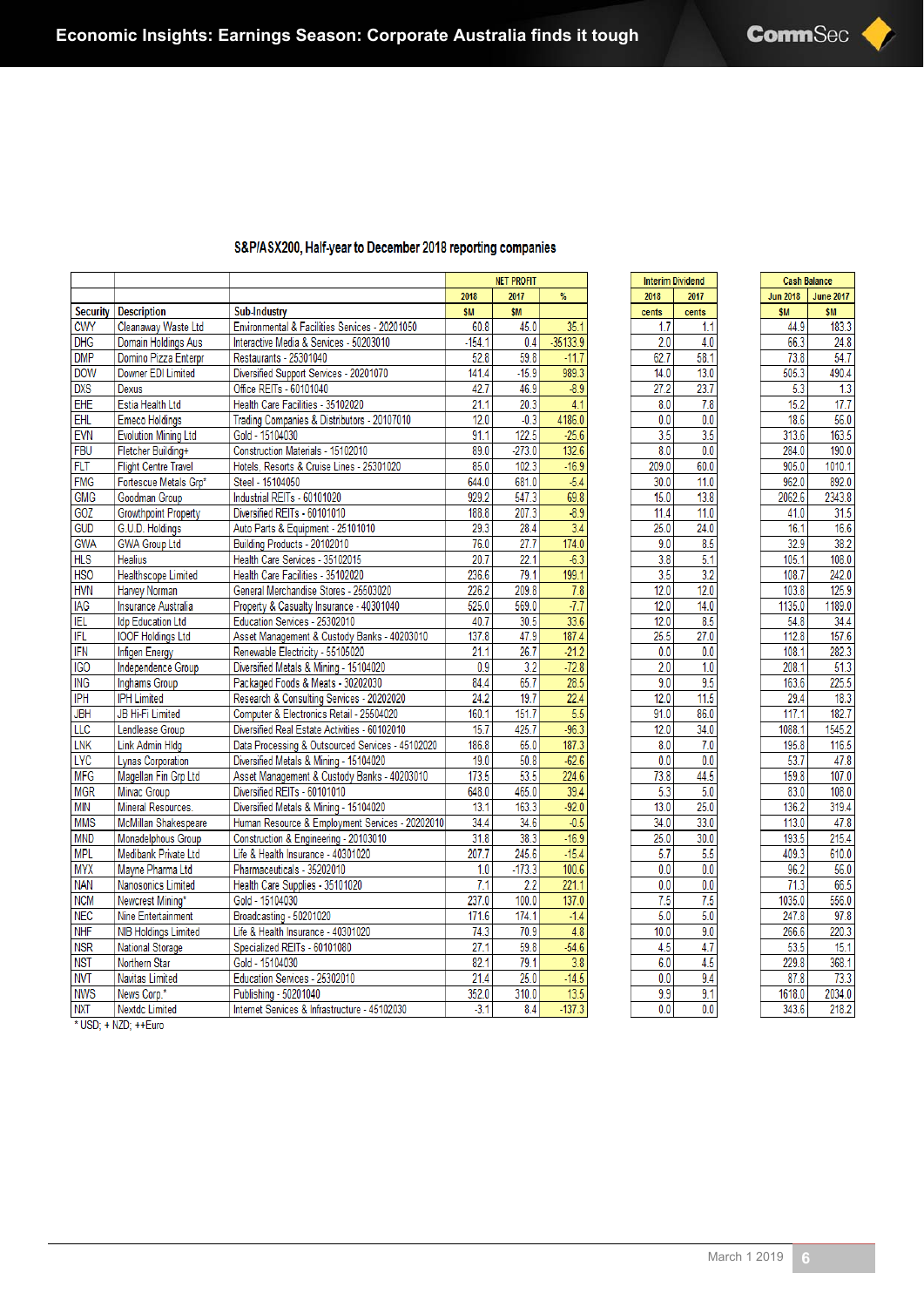|                         |                             |                                                  | <b>NET PROFIT</b> |           |                   |
|-------------------------|-----------------------------|--------------------------------------------------|-------------------|-----------|-------------------|
|                         |                             |                                                  | 2018              | 2017      | $\frac{9}{6}$     |
| Security                | <b>Description</b>          | <b>Sub-Industry</b>                              | <b>SM</b>         | <b>SM</b> |                   |
| <b>ORA</b>              | Orora Limited               | Paper Packaging - 15103020                       | 113.7             | 103.8     | 9.5               |
| <b>ORE</b>              | Orocobre Limited            | Diversified Metals & Mining - 15104020           | 24.1              | 8.2       | 194.8             |
| ORG                     | Origin Energy               | Integrated Oil & Gas - 10102010                  | 797.0             | $-206.0$  | 486.9             |
| <b>PGH</b>              | Pact Group Hidgs Ltd        | Metal & Glass Containers - 15103010              | $-319.6$          | 44.1      | $-824.1$          |
| <b>PLS</b>              | Pilbara Min Ltd             | Diversified Metals & Mining - 15104020           | $-11.9$           | $-10.0$   | $-19.3$           |
| <b>PPT</b>              | <b>Perpetual Limited</b>    | Asset Management & Custody Banks - 40203010      | 60.2              | 68.1      | $-11.5$           |
| <b>PTM</b>              | <b>Platinum Asset</b>       | Asset Management & Custody Banks - 40203010      | 65.2              | 104.6     | $-37.7$           |
| QAN                     | Qantas Airways              | Airlines - 20302010                              | 498.0             | 595.0     | $-16.3$           |
| QUB                     | Qube Holdings Ltd           | Marine Ports & Services - 20305030               | 61.1              | 45.2      | 35.2              |
| <b>REA</b>              | <b>REA Group</b>            | Interactive Media & Services - 50203010          | 2.5               | 132.5     | $-98.1$           |
| RHC                     | Ramsay Health Care          | Health Care Facilities - 35102020                | 274.4             | 242.4     | $\overline{13.2}$ |
| <b>RMD</b>              | ResMed Inc.*                | Health Care Equipment - 35101010                 | 230.4             | 95.7      | 140.8             |
| <b>RRL</b>              | <b>Regis Resources</b>      | Gold - 15104030                                  | 79.9              | 84.6      | $-5.6$            |
| <b>RSG</b>              | <b>Resolute Mining</b>      | Gold - 15104030                                  | $-5.3$            | 77.8      | $-106.8$          |
| <b>RWC</b>              | Reliance Worldwide          | Building Products - 20102010                     | 65.7              | 41.5      | 58.4              |
| S32                     | South32 Limited*            | Diversified Metals & Mining - 15104020           | 635.0             | 543.0     | 16.9              |
| <b>SAR</b>              | Saracen Mineral             | Gold - 15104030                                  | 43.0              | 46.0      | $-6.6$            |
| <b>SBM</b>              | St Barbara Limited          | Gold - 15104030                                  | 82.6              | 105.8     | $-22.0$           |
| <b>SCP</b>              | <b>SCA Property Group</b>   | Retail REITs - 60101070                          | 39.3              | 69.6      | $-43.5$           |
| <b>SDF</b>              | <b>Steadfast Group Ltd</b>  | Insurance Brokers - 40301010                     | 48.5              | 39.8      | 21.9              |
| <b>SEK</b>              | <b>Seek Limited</b>         | Human Resource & Employment Services - 20202010  | 111.1             | 114.6     | $-3.1$            |
| <b>SFR</b>              | Sandfire Resources          | Copper - 15104025                                | 48.3              | 59.5      | $-18.8$           |
| <b>SGM</b>              | Sims Metal Mgmt Ltd         | Steel - 15104050                                 | 76.5              | 91.5      | $-16.4$           |
| SGP                     | Stockland                   | Diversified REITs - 60101010                     | 300.0             | 684.0     | $-56.1$           |
| <b>SGR</b>              | The Star Ent Grp            | Casinos & Gaming - 25301010                      | 148.5             | 32.9      | 351.4             |
| <b>SHL</b>              | Sonic Healthcare            | Health Care Services - 35102015                  | 227.9             | 234.9     | $-3.0$            |
| <b>SKC</b>              | Skycity Ent Grp Ltd+        | Casinos & Gaming - 25301010                      | 82.8              | 93.5      | $-11.4$           |
| <b>SPK</b>              | Spark New Zealand+          | Integrated Telecommunication Services - 50101020 | 153.0             | 162.0     | $-5.6$            |
| <b>SUL</b>              | Super Ret Rep Ltd           | Specialty Stores - 25504040                      | 71.7              | 71.5      | 0.3               |
| <b>SUN</b>              | Suncorp Group Ltd           | Property & Casualty Insurance - 40301040         | 259.0             | 461.0     | $-43.8$           |
| <b>SVW</b>              | Seven Group Holdings        | Trading Companies & Distributors - 20107010      | 61.0              | 168.6     | $-63.8$           |
| <b>SWM</b>              | Seven West Media Ltd        | Broadcasting - 50201020                          | 85.8              | 99.7      | $-13.9$           |
| SXL                     | Sthn Cross Media            | Broadcasting - 50201020                          | $-119.3$          | 37.5      | $-418.0$          |
| <b>TAH</b>              | <b>TABCORP Holdings Ltd</b> | Casinos & Gaming - 25301010                      | 182.5             | 24.6      | 641.9             |
| <b>TCL</b>              | <b>Transurban Group</b>     | Highways & Railtracks - 20305020                 | 145.0             | 331.0     | $-56.2$           |
| <b>TGR</b>              | <b>Tassal Group Limited</b> | Packaged Foods & Meats - 30202030                | 32.8              | 28.4      | 15.6              |
| $\overline{\text{ILS}}$ | Telstra Corporation.        | Integrated Telecommunication Services - 50101020 | 1228.0            | 1692.0    | $-27.4$           |
| <b>TME</b>              | Trade Me Group+             | Internet & Direct Marketing Retail - 25502020    | 44.4              | 46.4      | $-4.3$            |
| <b>TWE</b>              | <b>Treasury Wine Estate</b> | Distillers & Vintners - 30201020                 | 219.2             | 187.2     | 17.1              |
| <b>VCX</b>              | <b>Vicinity Centres</b>     | Retail REITs - 60101070                          | 235.3             | 755.9     | $-68.9$           |
| <b>VOC</b>              | <b>Vocus Group Ltd</b>      | Integrated Telecommunication Services - 50101020 | 16.5              | 37.3      | $-55.8$           |
| <b>WEB</b>              | <b>Webjet Limited</b>       | Internet & Direct Marketing Retail - 25502020    | 25.2              | 18.4      | 37.0              |
| <b>WES</b>              | <b>Wesfarmers Limited</b>   | General Merchandise Stores - 25503020            | 4538.0            | 212.0     | 2040.6            |
| <b>WHC</b>              | Whitehaven Coal             | Coal & Consumable Fuels - 10102050               | 305.8             | 256.2     | 19.4              |
| <b>WOR</b>              | WorleyParsons Ltd           | Oil & Gas Equipment & Services - 10101020        | 87.4              | 9.2       | 850.0             |
| <b>WOW</b>              | <b>Woolworths Group Ltd</b> | Food Retail - 30101030                           | 1021.0            | 1011.0    | 1.0               |
| <b>WSA</b>              | Western Areas Ltd           | Diversified Metals & Mining - 15104020           | 0.2               | 3.5       | $-95.7$           |
| <b>WTC</b>              | Wisetech Global Ltd         | Application Software - 45103010                  | 23.0              | 15.5      | 48.2              |
|                         | * USD; + NZD; ++Euro        |                                                  |                   |           |                   |

### S&P/ASX200, Half-year to December 2018 reporting companies

| Interim<br><b>Dividend</b> |                           |  |
|----------------------------|---------------------------|--|
| 2018                       | 2017                      |  |
| cents                      | cents                     |  |
| 6.5                        | 6.0                       |  |
| 0.0                        | 0.0                       |  |
| 10.0                       | 0.<br>0                   |  |
| 0.0                        | 5<br>1<br>1               |  |
| 0                          | 0                         |  |
| 0                          | 0                         |  |
| 25 <sup>2</sup>            | 35                        |  |
| 0                          | 1                         |  |
| 1                          | 0                         |  |
| 0                          | 6                         |  |
| 3                          | 0                         |  |
| 1                          | 1                         |  |
| $\overline{2}$<br>1<br>0   | 7<br>0                    |  |
| 8                          | 7                         |  |
| 55                         | 47                        |  |
| 0                          | 0                         |  |
| 60                         | 57                        |  |
| 0                          | 5                         |  |
| 2                          | 6                         |  |
| 7                          | A.                        |  |
| 8.0                        | 8.<br>0                   |  |
| 0                          | 0                         |  |
| 0.                         | ٥                         |  |
| 4.0                        | 3,<br>5                   |  |
| 6                          | $\overline{\overline{3}}$ |  |
| 8                          | 7                         |  |
| 0                          | 0                         |  |
| 0                          | 0                         |  |
| 4                          | 4                         |  |
| 0                          | 0                         |  |
| 3                          | 6.                        |  |
| 7                          | 8                         |  |
| 3                          | 8                         |  |
| 2<br>Δ<br>0                | $\overline{24}$<br>0      |  |
| 0                          | 8                         |  |
| 7                          | 0                         |  |
| 2<br>3<br>0                | 23<br>0                   |  |
| 5<br>1<br>3                | 13<br>0                   |  |
| 5                          | $\overline{5}$            |  |
| 10                         | 7                         |  |
| 3<br>0<br>3                | 32<br>0                   |  |
| 10                         | 10                        |  |
| 0                          | ٥                         |  |
| 5                          | 5                         |  |
| 1                          | 1                         |  |
| 5                          | 5                         |  |
| 1                          | i                         |  |
| 26                         | 33                        |  |
| 0                          | 0                         |  |
| 1                          | 0                         |  |
| 0                          | 1                         |  |
| 0                          | Ó                         |  |
| 0                          | 0                         |  |
| 3                          | 8                         |  |
| 8                          | ٩                         |  |
| 1                          | 1                         |  |
| 1                          | 1                         |  |
| Ō                          | 0                         |  |
| 29                         | 28                        |  |
| 0                          | 0                         |  |
| 9                          | 8                         |  |
| 0                          | 0                         |  |
| 8                          | 11                        |  |
| 0                          | 0                         |  |
| 0                          | 5                         |  |
| 0                          | 8                         |  |
| 18.0                       | 15.0                      |  |
| 8.                         | 1                         |  |
| 0                          | 8                         |  |
| 0.                         | 0.                        |  |
| 0                          | 0                         |  |
| 5                          | 0                         |  |
| 8                          | 8                         |  |
| 200                        | 103                       |  |
| 0                          | 0                         |  |
| 20                         | 13                        |  |
| 0                          | 0                         |  |
| 12                         | 10                        |  |
| 5                          | 0                         |  |
| 45                         | 43                        |  |
| 0                          | 0                         |  |
| 0                          | 0                         |  |
| 0                          | 0                         |  |
| 5                          | 1                         |  |
| 1                          | 1                         |  |
|                            |                           |  |

| <b>Jun 2018</b><br><b>June 2017</b><br>\$M<br>\$M<br>110.5<br>80.0<br>$\overline{2}$<br>50.5<br>284.<br>258.0<br>92.0<br>$\overline{2}$<br>58.<br>47<br>.0<br>72.0<br>3<br>70.<br>279.8<br>270.<br>1<br>83.<br>5<br>3<br>88.<br>1494.0<br>1787.0<br>107.0<br>122.8<br>59.8<br>198.<br>3<br>436.<br>616.1<br>5<br>149<br>5<br>188.<br>l<br>3<br>187.<br>1<br>143.<br>28.6<br>-4.<br>8<br>71<br>18.3<br>$\cdot$ <sup>7</sup><br>2495.<br>1565.<br>0<br>0<br>113.<br>2<br>65.3<br>172<br>5<br>214.6<br>3.0<br>9<br>1.<br>370.<br>507.6<br>7<br>290.6<br>364.<br>0<br>179.0<br>164.4<br>9<br>216<br>393.<br>1<br>178.<br>0<br>174.0<br>109.<br>2<br>188.6<br>328.<br>660.9<br>7<br>59.9<br>115.8<br>110.0<br>117.0<br>30.<br>63.4<br>3<br>1815.0<br>1559.0<br>76.7<br>250.<br>7<br>99.6<br>140.<br>1<br>49.9<br>35.3<br>413.<br>484.8<br>9<br>1713.0<br>2164.0<br>41.4<br>33.8<br>541.0<br>584.0<br>64.9<br>55.3<br>183.0<br>202.<br>5<br>9<br>45.4<br>57<br>56.4<br>49.9<br>126.9<br>182<br>7<br>2942.<br>1842.0<br>0<br>89.<br>98.6<br>1<br>2701<br>228.<br>9<br>7<br>1703.0<br>1633<br>0<br>3<br>132.6<br>134 |                               | Cash Balance |
|--------------------------------------------------------------------------------------------------------------------------------------------------------------------------------------------------------------------------------------------------------------------------------------------------------------------------------------------------------------------------------------------------------------------------------------------------------------------------------------------------------------------------------------------------------------------------------------------------------------------------------------------------------------------------------------------------------------------------------------------------------------------------------------------------------------------------------------------------------------------------------------------------------------------------------------------------------------------------------------------------------------------------------------------------------------------------------------------------------------|-------------------------------|--------------|
|                                                                                                                                                                                                                                                                                                                                                                                                                                                                                                                                                                                                                                                                                                                                                                                                                                                                                                                                                                                                                                                                                                              |                               |              |
|                                                                                                                                                                                                                                                                                                                                                                                                                                                                                                                                                                                                                                                                                                                                                                                                                                                                                                                                                                                                                                                                                                              |                               |              |
|                                                                                                                                                                                                                                                                                                                                                                                                                                                                                                                                                                                                                                                                                                                                                                                                                                                                                                                                                                                                                                                                                                              |                               |              |
|                                                                                                                                                                                                                                                                                                                                                                                                                                                                                                                                                                                                                                                                                                                                                                                                                                                                                                                                                                                                                                                                                                              |                               |              |
|                                                                                                                                                                                                                                                                                                                                                                                                                                                                                                                                                                                                                                                                                                                                                                                                                                                                                                                                                                                                                                                                                                              |                               |              |
|                                                                                                                                                                                                                                                                                                                                                                                                                                                                                                                                                                                                                                                                                                                                                                                                                                                                                                                                                                                                                                                                                                              |                               |              |
|                                                                                                                                                                                                                                                                                                                                                                                                                                                                                                                                                                                                                                                                                                                                                                                                                                                                                                                                                                                                                                                                                                              |                               |              |
|                                                                                                                                                                                                                                                                                                                                                                                                                                                                                                                                                                                                                                                                                                                                                                                                                                                                                                                                                                                                                                                                                                              |                               |              |
|                                                                                                                                                                                                                                                                                                                                                                                                                                                                                                                                                                                                                                                                                                                                                                                                                                                                                                                                                                                                                                                                                                              |                               |              |
|                                                                                                                                                                                                                                                                                                                                                                                                                                                                                                                                                                                                                                                                                                                                                                                                                                                                                                                                                                                                                                                                                                              |                               |              |
|                                                                                                                                                                                                                                                                                                                                                                                                                                                                                                                                                                                                                                                                                                                                                                                                                                                                                                                                                                                                                                                                                                              |                               |              |
|                                                                                                                                                                                                                                                                                                                                                                                                                                                                                                                                                                                                                                                                                                                                                                                                                                                                                                                                                                                                                                                                                                              |                               |              |
|                                                                                                                                                                                                                                                                                                                                                                                                                                                                                                                                                                                                                                                                                                                                                                                                                                                                                                                                                                                                                                                                                                              |                               |              |
|                                                                                                                                                                                                                                                                                                                                                                                                                                                                                                                                                                                                                                                                                                                                                                                                                                                                                                                                                                                                                                                                                                              |                               |              |
|                                                                                                                                                                                                                                                                                                                                                                                                                                                                                                                                                                                                                                                                                                                                                                                                                                                                                                                                                                                                                                                                                                              |                               |              |
|                                                                                                                                                                                                                                                                                                                                                                                                                                                                                                                                                                                                                                                                                                                                                                                                                                                                                                                                                                                                                                                                                                              |                               |              |
|                                                                                                                                                                                                                                                                                                                                                                                                                                                                                                                                                                                                                                                                                                                                                                                                                                                                                                                                                                                                                                                                                                              |                               |              |
|                                                                                                                                                                                                                                                                                                                                                                                                                                                                                                                                                                                                                                                                                                                                                                                                                                                                                                                                                                                                                                                                                                              |                               |              |
|                                                                                                                                                                                                                                                                                                                                                                                                                                                                                                                                                                                                                                                                                                                                                                                                                                                                                                                                                                                                                                                                                                              |                               |              |
|                                                                                                                                                                                                                                                                                                                                                                                                                                                                                                                                                                                                                                                                                                                                                                                                                                                                                                                                                                                                                                                                                                              |                               |              |
|                                                                                                                                                                                                                                                                                                                                                                                                                                                                                                                                                                                                                                                                                                                                                                                                                                                                                                                                                                                                                                                                                                              |                               |              |
|                                                                                                                                                                                                                                                                                                                                                                                                                                                                                                                                                                                                                                                                                                                                                                                                                                                                                                                                                                                                                                                                                                              |                               |              |
|                                                                                                                                                                                                                                                                                                                                                                                                                                                                                                                                                                                                                                                                                                                                                                                                                                                                                                                                                                                                                                                                                                              |                               |              |
|                                                                                                                                                                                                                                                                                                                                                                                                                                                                                                                                                                                                                                                                                                                                                                                                                                                                                                                                                                                                                                                                                                              |                               |              |
|                                                                                                                                                                                                                                                                                                                                                                                                                                                                                                                                                                                                                                                                                                                                                                                                                                                                                                                                                                                                                                                                                                              |                               |              |
|                                                                                                                                                                                                                                                                                                                                                                                                                                                                                                                                                                                                                                                                                                                                                                                                                                                                                                                                                                                                                                                                                                              |                               |              |
|                                                                                                                                                                                                                                                                                                                                                                                                                                                                                                                                                                                                                                                                                                                                                                                                                                                                                                                                                                                                                                                                                                              |                               |              |
|                                                                                                                                                                                                                                                                                                                                                                                                                                                                                                                                                                                                                                                                                                                                                                                                                                                                                                                                                                                                                                                                                                              |                               |              |
|                                                                                                                                                                                                                                                                                                                                                                                                                                                                                                                                                                                                                                                                                                                                                                                                                                                                                                                                                                                                                                                                                                              |                               |              |
|                                                                                                                                                                                                                                                                                                                                                                                                                                                                                                                                                                                                                                                                                                                                                                                                                                                                                                                                                                                                                                                                                                              |                               |              |
|                                                                                                                                                                                                                                                                                                                                                                                                                                                                                                                                                                                                                                                                                                                                                                                                                                                                                                                                                                                                                                                                                                              |                               |              |
|                                                                                                                                                                                                                                                                                                                                                                                                                                                                                                                                                                                                                                                                                                                                                                                                                                                                                                                                                                                                                                                                                                              |                               |              |
|                                                                                                                                                                                                                                                                                                                                                                                                                                                                                                                                                                                                                                                                                                                                                                                                                                                                                                                                                                                                                                                                                                              |                               |              |
|                                                                                                                                                                                                                                                                                                                                                                                                                                                                                                                                                                                                                                                                                                                                                                                                                                                                                                                                                                                                                                                                                                              |                               |              |
|                                                                                                                                                                                                                                                                                                                                                                                                                                                                                                                                                                                                                                                                                                                                                                                                                                                                                                                                                                                                                                                                                                              |                               |              |
|                                                                                                                                                                                                                                                                                                                                                                                                                                                                                                                                                                                                                                                                                                                                                                                                                                                                                                                                                                                                                                                                                                              |                               |              |
|                                                                                                                                                                                                                                                                                                                                                                                                                                                                                                                                                                                                                                                                                                                                                                                                                                                                                                                                                                                                                                                                                                              |                               |              |
|                                                                                                                                                                                                                                                                                                                                                                                                                                                                                                                                                                                                                                                                                                                                                                                                                                                                                                                                                                                                                                                                                                              |                               |              |
|                                                                                                                                                                                                                                                                                                                                                                                                                                                                                                                                                                                                                                                                                                                                                                                                                                                                                                                                                                                                                                                                                                              |                               |              |
|                                                                                                                                                                                                                                                                                                                                                                                                                                                                                                                                                                                                                                                                                                                                                                                                                                                                                                                                                                                                                                                                                                              |                               |              |
|                                                                                                                                                                                                                                                                                                                                                                                                                                                                                                                                                                                                                                                                                                                                                                                                                                                                                                                                                                                                                                                                                                              |                               |              |
|                                                                                                                                                                                                                                                                                                                                                                                                                                                                                                                                                                                                                                                                                                                                                                                                                                                                                                                                                                                                                                                                                                              |                               |              |
|                                                                                                                                                                                                                                                                                                                                                                                                                                                                                                                                                                                                                                                                                                                                                                                                                                                                                                                                                                                                                                                                                                              |                               |              |
|                                                                                                                                                                                                                                                                                                                                                                                                                                                                                                                                                                                                                                                                                                                                                                                                                                                                                                                                                                                                                                                                                                              |                               |              |
|                                                                                                                                                                                                                                                                                                                                                                                                                                                                                                                                                                                                                                                                                                                                                                                                                                                                                                                                                                                                                                                                                                              |                               |              |
|                                                                                                                                                                                                                                                                                                                                                                                                                                                                                                                                                                                                                                                                                                                                                                                                                                                                                                                                                                                                                                                                                                              |                               |              |
|                                                                                                                                                                                                                                                                                                                                                                                                                                                                                                                                                                                                                                                                                                                                                                                                                                                                                                                                                                                                                                                                                                              |                               |              |
|                                                                                                                                                                                                                                                                                                                                                                                                                                                                                                                                                                                                                                                                                                                                                                                                                                                                                                                                                                                                                                                                                                              |                               |              |
|                                                                                                                                                                                                                                                                                                                                                                                                                                                                                                                                                                                                                                                                                                                                                                                                                                                                                                                                                                                                                                                                                                              |                               |              |
|                                                                                                                                                                                                                                                                                                                                                                                                                                                                                                                                                                                                                                                                                                                                                                                                                                                                                                                                                                                                                                                                                                              |                               |              |
|                                                                                                                                                                                                                                                                                                                                                                                                                                                                                                                                                                                                                                                                                                                                                                                                                                                                                                                                                                                                                                                                                                              |                               |              |
|                                                                                                                                                                                                                                                                                                                                                                                                                                                                                                                                                                                                                                                                                                                                                                                                                                                                                                                                                                                                                                                                                                              | 42<br>$\overline{\mathbf{c}}$ | 60.<br>2     |